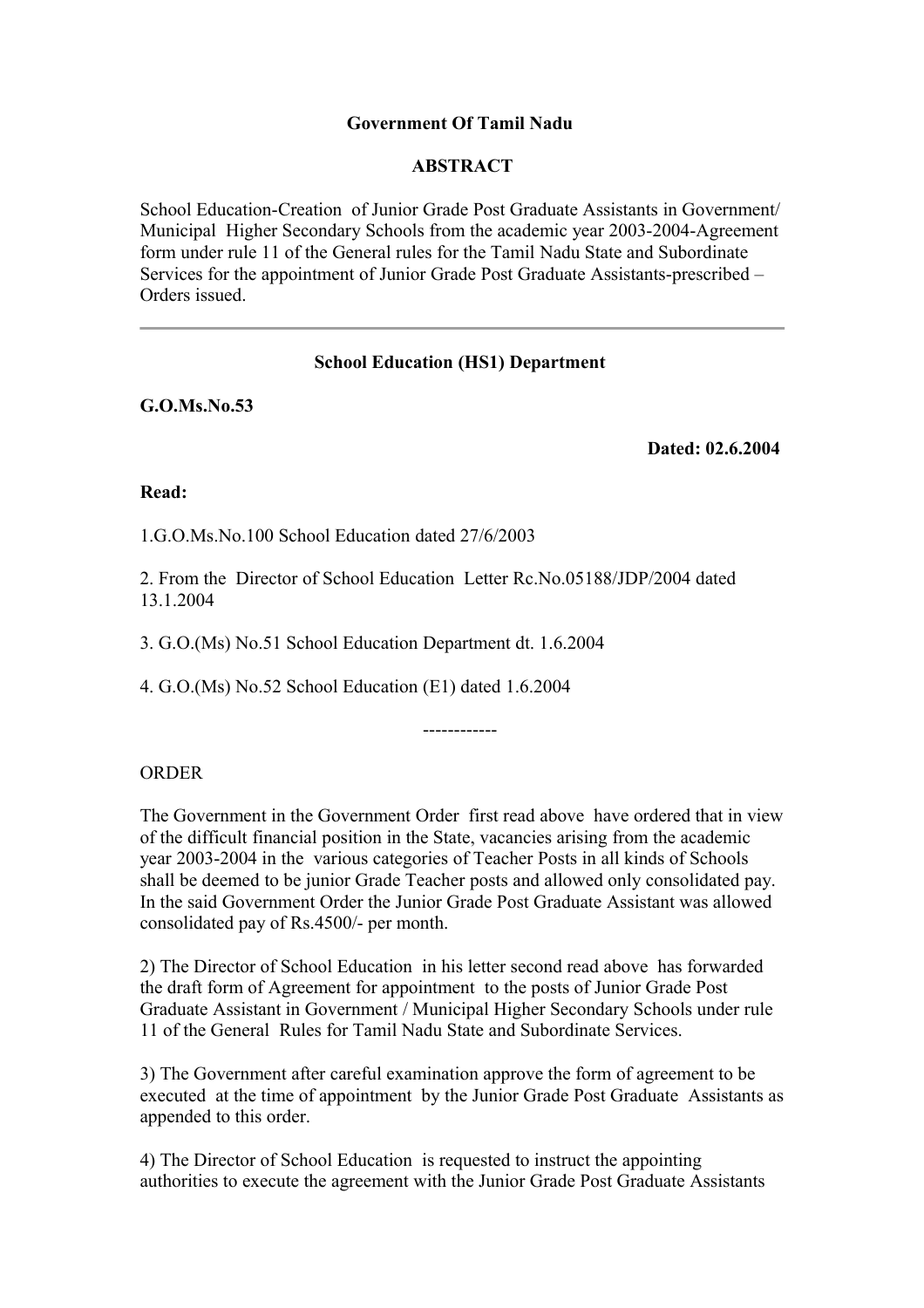recruited by the Teachers Recruitment Board in the Agreement Form appended to this order. He is also requested to use this Agreement Form in respect of other identical Junior Grade posts in the Tamil Nadu Higher Secondary Educational Service.

#### (BY ORDER OF THE GOVERNOR)

#### **K. GNANADESIKAN, Secretary to Government.**

**To** 

The Director of School Education , Chennai-6 The Chairman Teachers Recruitment Board, Chennai-6

Copy to

The Commissioner, Corporation of Chennai, Chennai-3

The school Education department (Budget)Chennai-9

The Senior PA to Honourable Minister for Education. Chennai-9

Law Department, Chennai-9

Personnel and Administrative Reforms Department,Chennai-9

// forwarded by Order//

## **SECTION OFFICER.**

### **APPENDIX**

Agreement to be made under rule 11 of the General Rules of the Tamil Nadu State and Subordinate Services Rules for the appointment of Post Graduate Assistants (Junior Grade) in the Government / Municipal Higher Secondary Schools.

This agreement made at - - - - - - - - - - - - - - on this the -- - - - - ---- - - - - - --- - - --- -- - - - - - - day of \_ \_ \_ \_ \_ \_ \_ \_ \_ \_ \_ \_ \_ 200 - - - - - - - - -- between the Governor of Tamil Nadu ( hereinafter referred to as " the Government" which expression shall wherever the context so admits, include his successors-in-office and to be assigned of the one Part and Thiru/Tmt/Selvi ---- - - - - - - - - -- --- - - -- - - - - S/O, D/O --- - -- - --- - - - - - - - - - - - - - residing at (hereinafter referred to as "the Post Graduate Assistant (Junior Grade)" of the Government / Municipal Higher Secondary School, --- - - - - - - - - - - - -- - - - -- ------ -- - - - - - - - - - - - - - - of the Other Part.

WHEREAS under Proceedings Rc.No. ---- -- -- -- ---

dated --- -- - --- ----------- the Joint Director of School Education (Higher Secondary)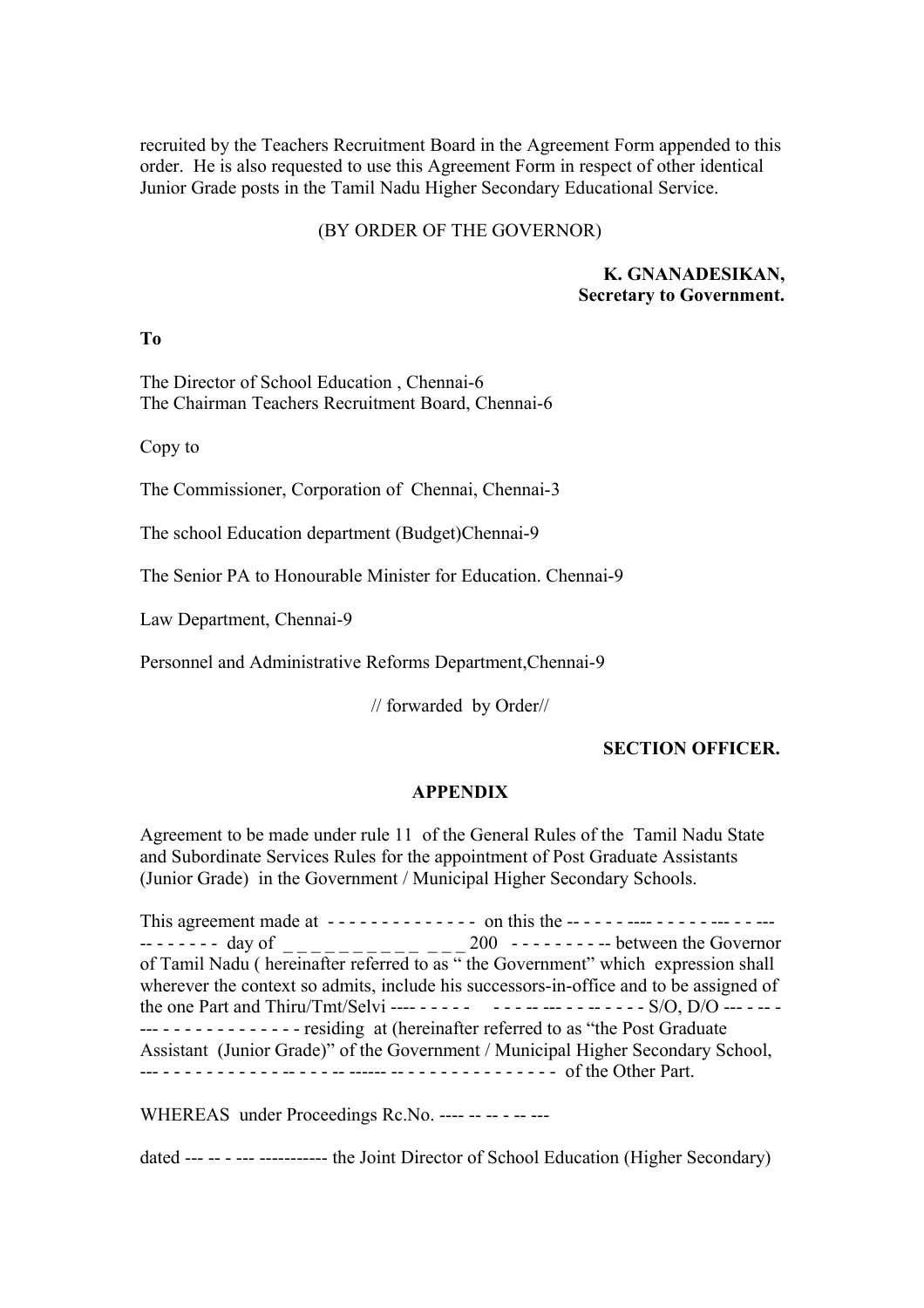has appointed Thiru/Tmt/Selvi- -- - --- -- - ----- - - - - - - -----------

as Post Graduate Assistant (Junior Grade) on consolidated pay of Rs.-- -- - (Rupees --------- ---- - - --------------- only ) per month on the terms and conditions hereinafter mentioned.

Now these presents witnesses and the parties hereto respectively agree as follows:-

1. -- - - - - - - shall submit himself/herself to the orders and directions of the Joint Director of school Education (Higher Secondary) and of the superiors under whom he/she may from time to time be placed by the Joint Director of School Education (Higher secondary) for Service.

2) (i) - - - - - - ------ shall subject to the provisions for determination of the agreement made for the purpose, be in the temporary service of the Government initially on consolidated pay of Rs. ----- (Rupees ------- only) per month for five years. He/She shall also serve at all the time, discharge himself / herself efficiently and diligently all the responsibilities assigned as a teacher under the orders, directions and instructions of the Joint Director of School Education (Higher Secondary) and of the said officers and shall do all the acts to discharge all the duties that may be required to be done in such capacity as appointed.

(ii) He/She shall be brought on to regular establishment with prescribed scale of pay after satisfactory completion of 5 years of service as Post Graduate Assistant (Junior Grade) taking into account his/ her merit, ability and seniority.

3. He/She shall devote his / her whole time and attention to the duties and responsibilities attached to the post of Post Graduate Assistant (Junior Grade) --- - - - - - - - - - - - - - - - - - - - -- - - - --- -- - - - - - - - - - - - - - - - -- - - --- - -- - - - - --- - - - ------ - - and subject to as hereinafter mentioned and shall not engage directly or indirectly in any trade or business, work or occupation on his /her own account. He/She shall not undertake private work of any kind except with the special sanction of the Director of School Education obtained in each case, and abide by such conditions, as the Director of School Education may impose while granting permission.

4. He/She shall not on any account or pretext absent himself/ herself from his/her duties without having first obtained the permission of the Joint Director of School Education (Higher Secondary) Chennai-6 or other duly authorised superiors or in case of sickness or inevitable accident, without furnishing his/her immediate superior officer forthwith with a medical certificate to the satisfaction of the officer concerned. In case he/she absents himself/herself from the said duties without obtaining permission aforesaid or in case of sickness or inevitable accident, without furnishing the requisite medical certificate aforesaid, as early as possible, he /she shall forfeit all claims of any remuneration which might otherwise accrue to himself /herself during such absence, in addition being liable to any disciplinary action which such absence may entail upon himself/herself under the rules prescribed for the time being in force for the regulation of the category of the public service to which he/she belongs or in which he/she may be, for the time being and / or from time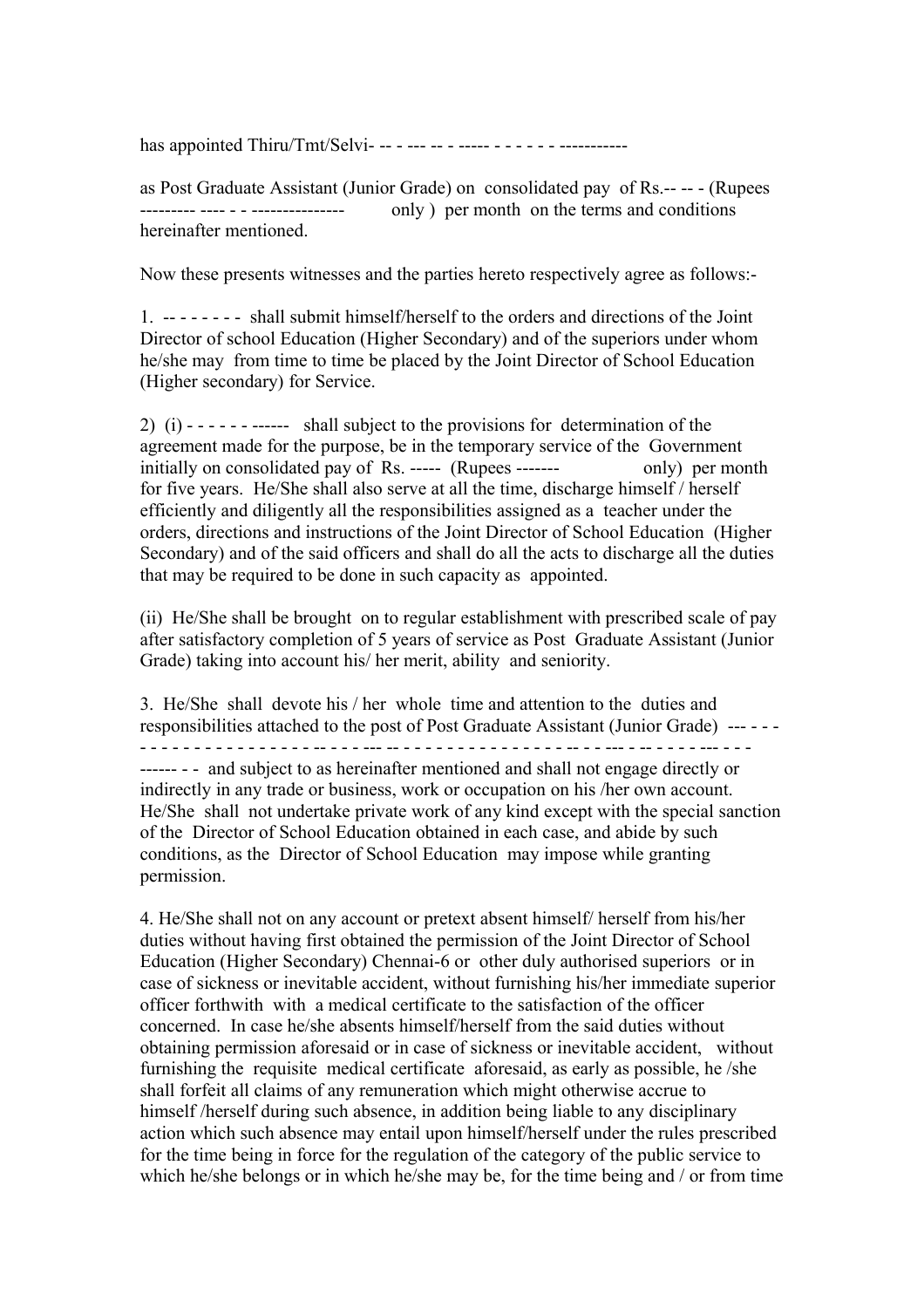to time serving.

5. He/She at all times will truly and faithfully account for and pay or deliver to the persons who is appointed or posted on his /her successor all money , goods, materials, documents, books, papers and reports which will or may at any time come to his /her hands or be under his/her charge on account of the Government and shall conform to all the rules and regulations including the Tamil Nadu Government Servants' Conduct Rules prescribed for the time being in force for the regulation or the category of the public service to which he/she belongs or in which he/she may be, for the time being and / or from time to time serving and shall conform to and obey all such orders, direction and regulation as he/she may from time to time that may be received from the Joint Director of School Education (Higher Secondary) and or his/her superior officers.

6. The services of Thiru/ Tmt/ Selvi/ -- - - - - - - - - - - may, at any time during the tenure of service under this agreement be terminated either by the Joint Director of School Education (Higher Secondary) or any higher authority by giving 3 months notice on the part of the teacher /employer except in case of termination for want of vacancy.

7. If he/she should observe and comply with all the terms, conditions, stipulations and provisions of these presents, it shall be paid to him / her for such time as he/she shall be in the said temporary service and perform the duties herein before mentioned but not otherwise, consolidated pay of Rs.---- (Rupees only) per month for the post of Post Graduate Assistant (Junior Grade) .

8. He/She shall, during his/her temporary service under this agreement be eligible, subject to the exigencies of public service for the Casual Leave at the rate of one day per duty month. No other leave is admissible.

9. He/She shall not be eligible for any pension or disability pension whatsoever nor shall have any claim for any bonus or gratuity in respect of his/her service under these presents or otherwise.

10. He/She will be on Contributory Pension scheme on his/her regular appointment on completion of 5 years contract appointment.

11. He/she shall not have any claim for regularisation of his/her services in the post of Post Graduate Assistant (Junior Grade) for fixation of seniority and sanction of increment by virtue of this appointment on any account for any reason whatsoever.

12. Notwithstanding anything herein before contained the Post Graduate Assistant (Junior Grade) shall, unless or otherwise decided by the Government, be entitled to receive, in whole or in part as may be authorised by the Government, the benefits of any improvement that may be sanctioned by the Government, subsequent to the date of these presents in the terms and conditions of service of members of the category of the service to which he/she may, for the time being, belong and the decision of the Government in respect of such improvement in the terms and conditions of such service of him/her shall operate so as to modify to that extent the provisions of these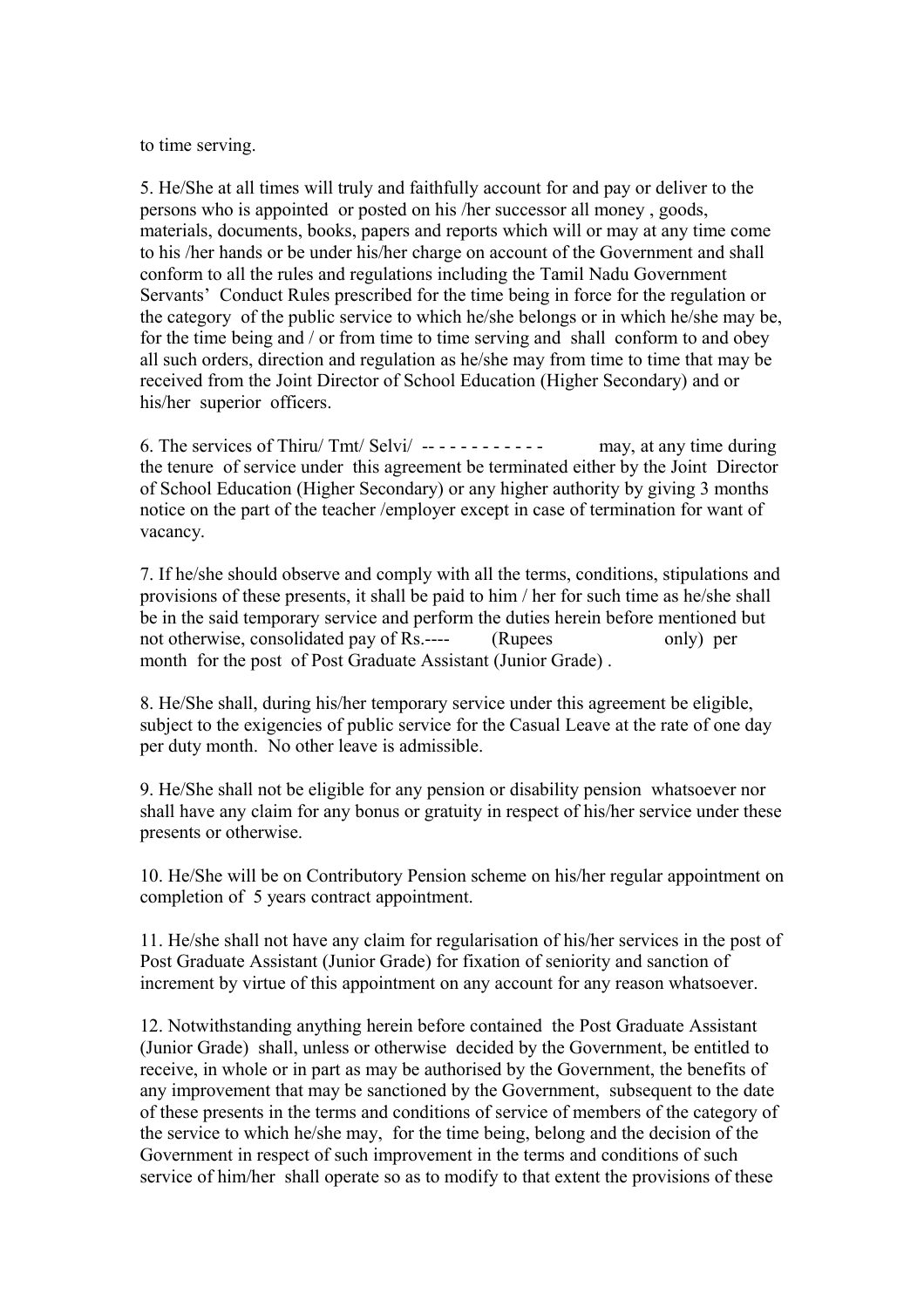presents.

13. If due to any misconduct or negligence on the part of the individual , the Government may sustain any loss or damage, such loss or damage shall be made good by him/her.

14. Notwithstanding anything hereinbefore contained the pay admissible under these presents shall be subject to any modification that may be ordered by the Government.

15. He/She is liable for transfer to any place by the Joint Director of School Education ( Higher Secondary).

16. He/She shall not be eligible for any concessions in relation to medical attendance and treatment.

17. He/She should handle a minimum of 14 hours of work per week.

18. He/She need not be involved in any extra Curricular activities of Schools.

19. He/She is permitted to leave the institution as and when the work assigned by the Head of the institution for each day is completed and he/she need not remain in the School till closure of the School.

20. In respect of any matter in regard to which no provision has been made in the agreement, the provisions of Article 311 of the Constitution of India and the provisions of any Rule made under the proviso to Article 309 of the Constitution of India, shall apply to the extent to which they are applicable to the service hereby provided for, and the decision of the Government as to their applicability shall be final.

IN WITNESS WHERE OF the said Post Graduate Assistant (Junior Grade) and the Joint Director of School Education (Higher Secondary),Chennai-6 acting for and on behalf of and by order and direction of the Governor of Tamil Nadu have hereunto set their respective signatures.

## **Signature of the Employee**

In the presence of:-

First Witness –

Name and Address

**Occupation** 

Second Witness –